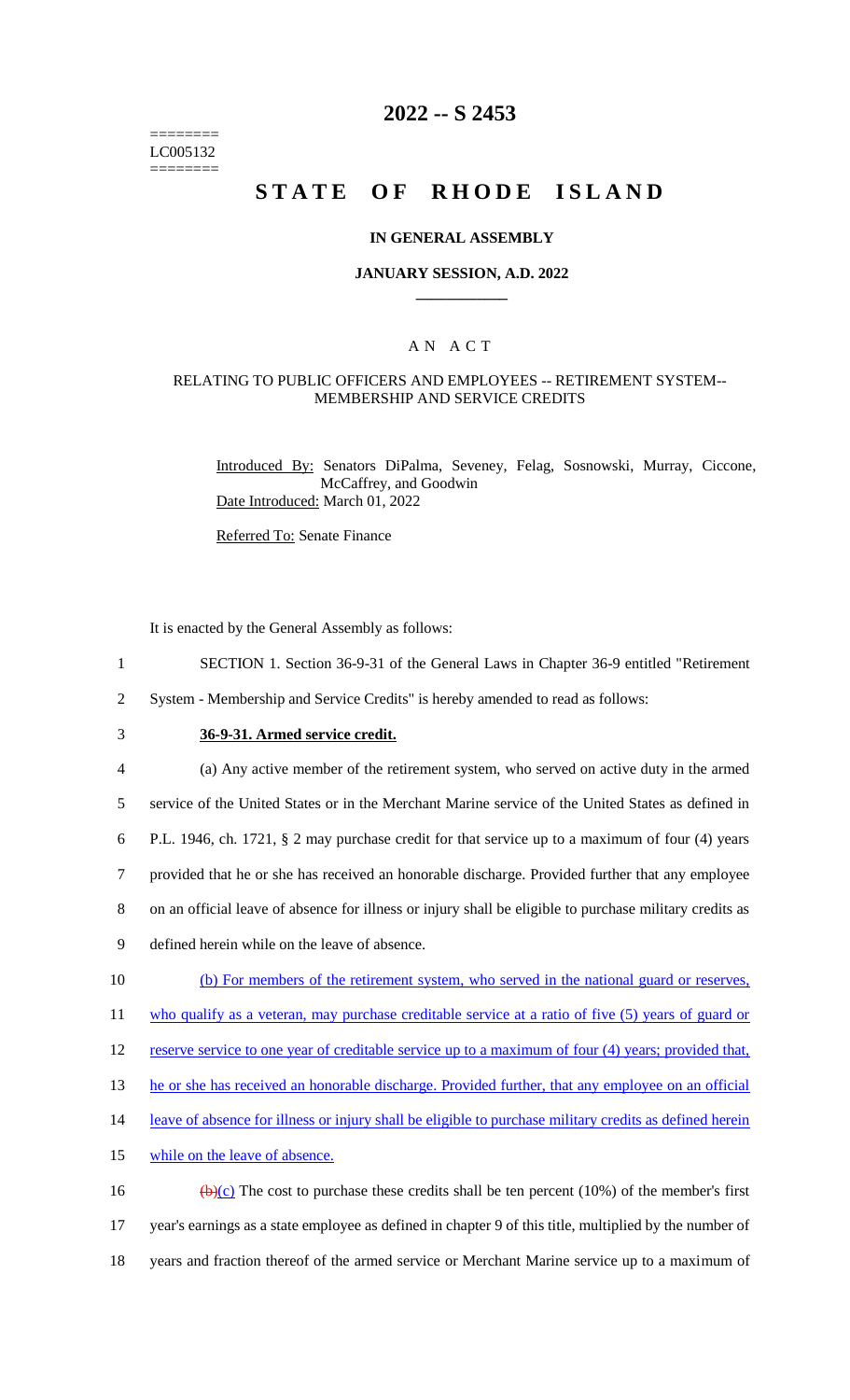1 four (4) years.

 $\left(\frac{e}{d}\right)$ There will be no interest charge provided the member makes that purchase during his or her first five (5) years of membership in the retirement system, but will be charged regular interest to date of purchase from date of enrollment into membership if purchased after completing five (5) years of membership; provided, however, any member who was in the retirement system prior to July 1, 1980, would not be charged interest whenever he or she purchases the armed services credit.

8 SECTION 2. This act shall take effect upon passage.

======== LC005132 ========